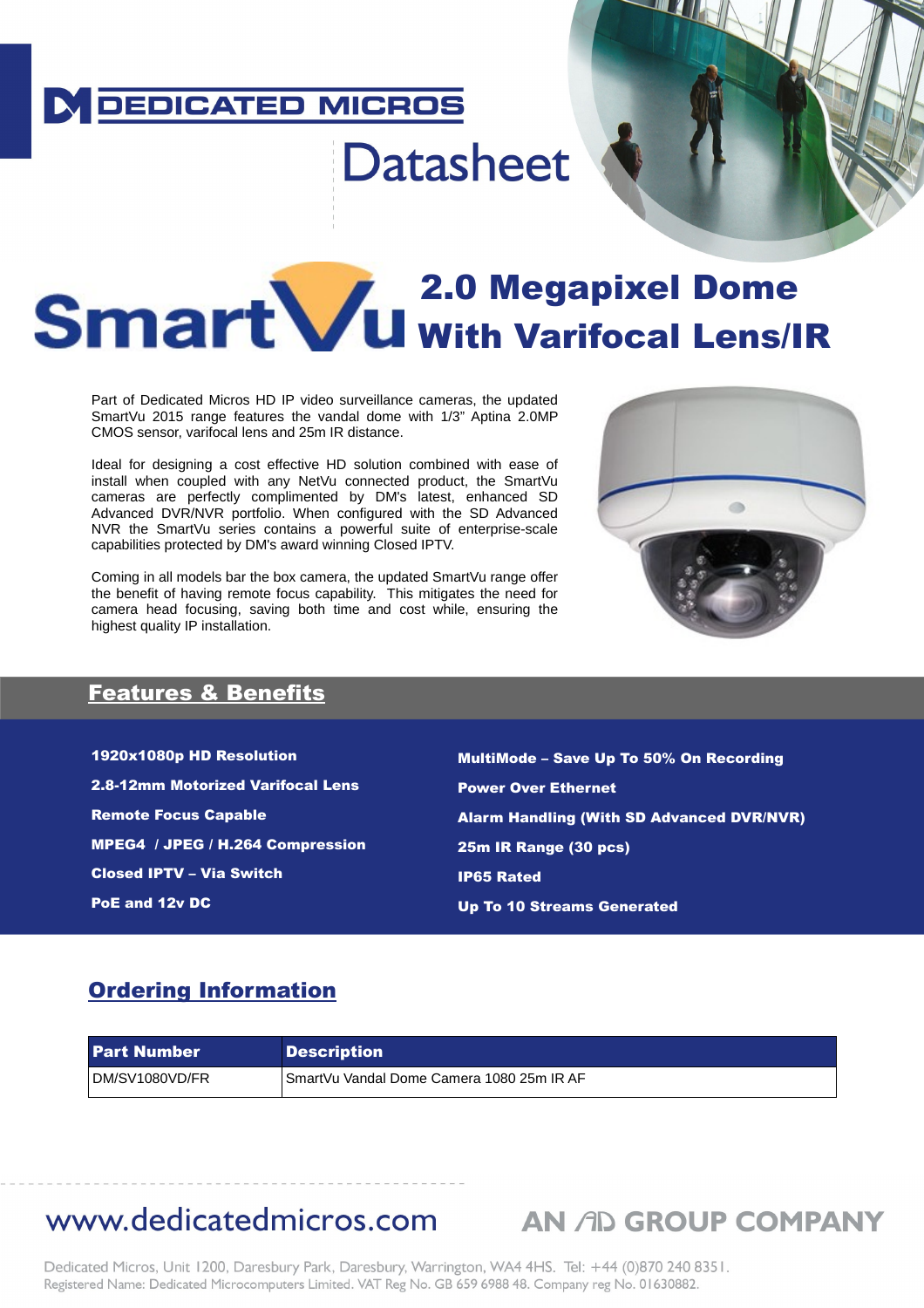### Dedicated Micros Technology Benefits

### NetVu Remote Codec

When utilised with a NetVu connected server each camera can work as a remote codec. This is the most efficient means of connection to a DM Closed IPTV server as rather than simply request a stream from the IP camera, and then recode the stream as necessary the remote codec format makes individual requests for streams of frames directly from the codec in the camera.

Using this process the camera becomes an integral extension to the DVR/NVR distributing the processing requirements allowing a greater number of cameras to be connected and managed from one unit as stream communication becomes more efficient, reducing potential bottlenecks.

#### Ease Of Installation

Dedicated Micros technology removes the need for prior IT networking knowledge facilitating ease of install while ensuring the highest quality IP solution.

The updated SmartVu range offer remote zoom and auto focus meaning convenient focusing of the cameras is possible over the network, eliminating the need for physical fine tuning at each camera.

Port specific auto detect and auto configure cameras using Closed IPTV

A shared user interface helps minimise operator training whilst powerful features such as direct configuration of PTZ cameras and domes from connected DVR/NVRs helps reduce installation time providing benefits to both end user and installer/integrator.

#### Customisable

PowerScripting enables user customisation of complex, logical, alarm handling routines and integration of data from external sources. Extra value is created for the user through integration with business processes e.g. access control, building management, process control and manpower management, producing a measurable return on investment tied in with operational process such as retail loss prevention.

#### Multi*Mode* Recording And Streaming

Allows an event trigger from VMD, analytics and alarms to affect an instantaneous change in bit rate, frame rate and resolution. Full HD streams are generated when needed, e.g. for identification purposes, otherwise a standard definition stream saves up to 50% of the user's storage capacity.

#### Closed IPTV

All DM products are underpinned by the Closed IPTV technology. This encompasses a number of features to ensure security is at the forefront of the solution.

• Trusted Endpoints (a unique secret signature that is shared with the switch and the NVR) ensure any attempt to interfere with the Closed IPTV network will trigger an immediate security alert.

• Removing access to the corporate network via an exposed endpoint (e.g. a camera)

• Restrict Multicast – No one network endpoint can gain access to video from any other cameras or endpoints on the network.

• Firewall settings – Prevents any endpoint from opening a connection to a TCP server on the network



### Technical Drawing



### www.dedicatedmicros.com

### **AN AD GROUP COMPANY**

Dedicated Micros, Unit 1200, Daresbury Park, Daresbury, Warrington, WA4 4HS. Tel: +44 (0)870 240 8351. Registered Name: Dedicated Microcomputers Limited. VAT Reg No. GB 659 6988 48. Company reg No. 01630882.

### Bracket Options